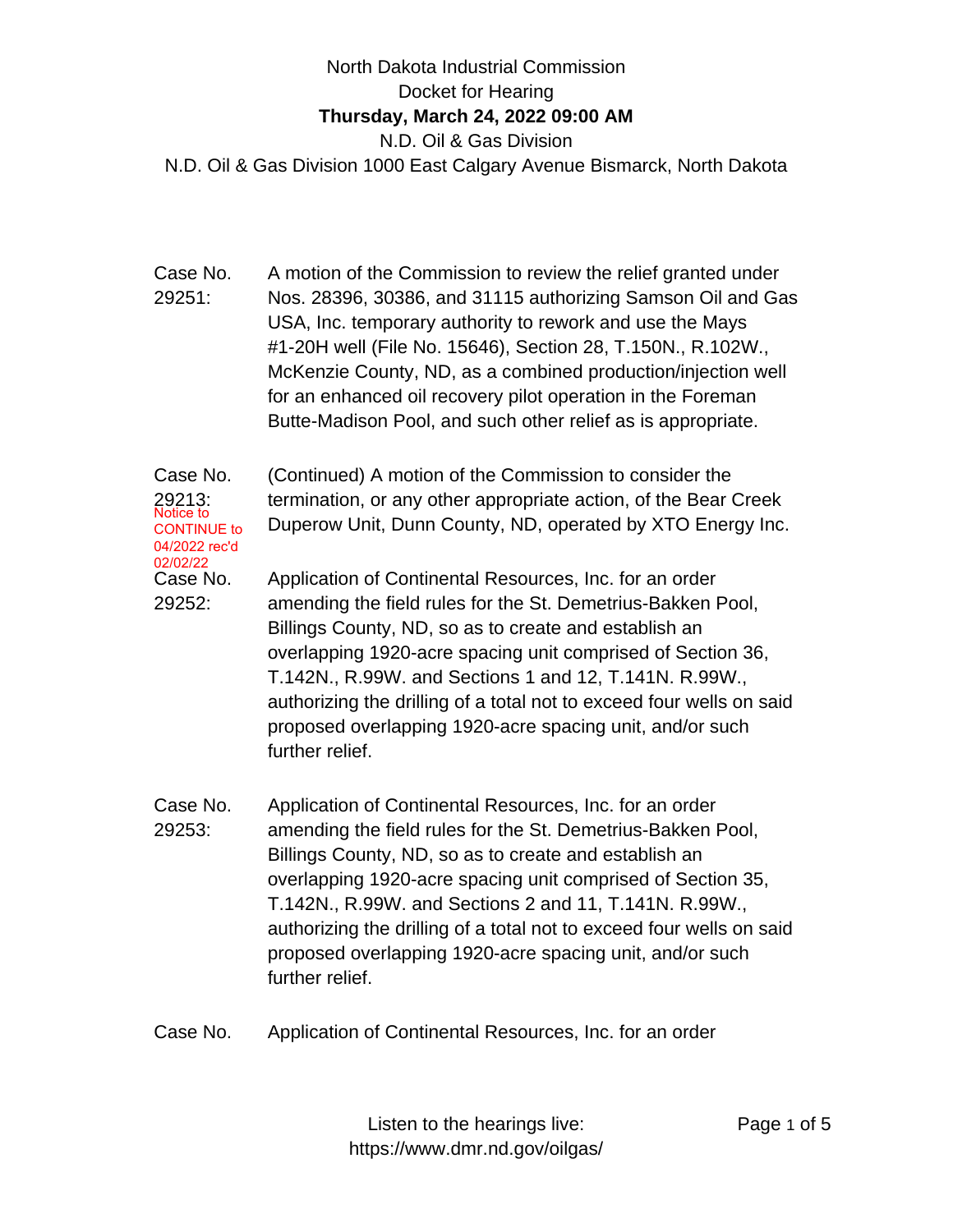- 29254: amending the field rules for the St. Demetrius-Bakken Pool, Billings County, ND, so as to create and establish an overlapping 1920-acre spacing unit comprised of Section 34, T.142N., R.99W. and Sections 3 and 10, T.141N., R.99W., authorizing the drilling of a total not to exceed four wells on said proposed overlapping 1920-acre spacing unit, and/or such further relief.
- Case No. 29255: Application of Continental Resources, Inc. for an order amending the field rules for the St. Demetrius-Bakken Pool, Billings County, ND, so as to create and establish an overlapping 1920-acre spacing unit comprised of Section 33, T.142N., R.99W. and Sections 4 and 9, T.141N., R.99W., authorizing the drilling of a total not to exceed four wells on said proposed overlapping 1920-acre spacing unit, and/or such further relief.
- Case No. 29256: Application of Continental Resources, Inc. for an order amending the field rules for the Bullsnake-Bakken Pool, Billings County, ND, so as to create and establish an overlapping 1920-acre spacing unit comprised of Section 31, T.142N., R.98W. and Sections 6 and 7, T.141N., R.98W., authorizing the drilling of a total not to exceed four wells on said proposed overlapping 1920-acre spacing unit, and/or such further relief.
- Case No. 29257: Application of RimRock Oil & Gas Williston LLC for an order amending the field rules for the Twin Buttes-Bakken Pool, Dunn County, ND, to create and establish an overlapping 1600-acre spacing unit comprised of the E/2 of Section 21 and all of Sections 22 and 23, T.147N., R.92W., authorizing the drilling of a total not to exceed two wells on said proposed overlapping 1600-acre spacing unit, and/or such other and further relief as appropriate.
- Case No. 29258: Application of Hunt Oil Co. for an order amending the field rules for the Zahl-Bakken Pool, Williams County, ND, to create and establish three overlapping 2560-acre spacing units comprised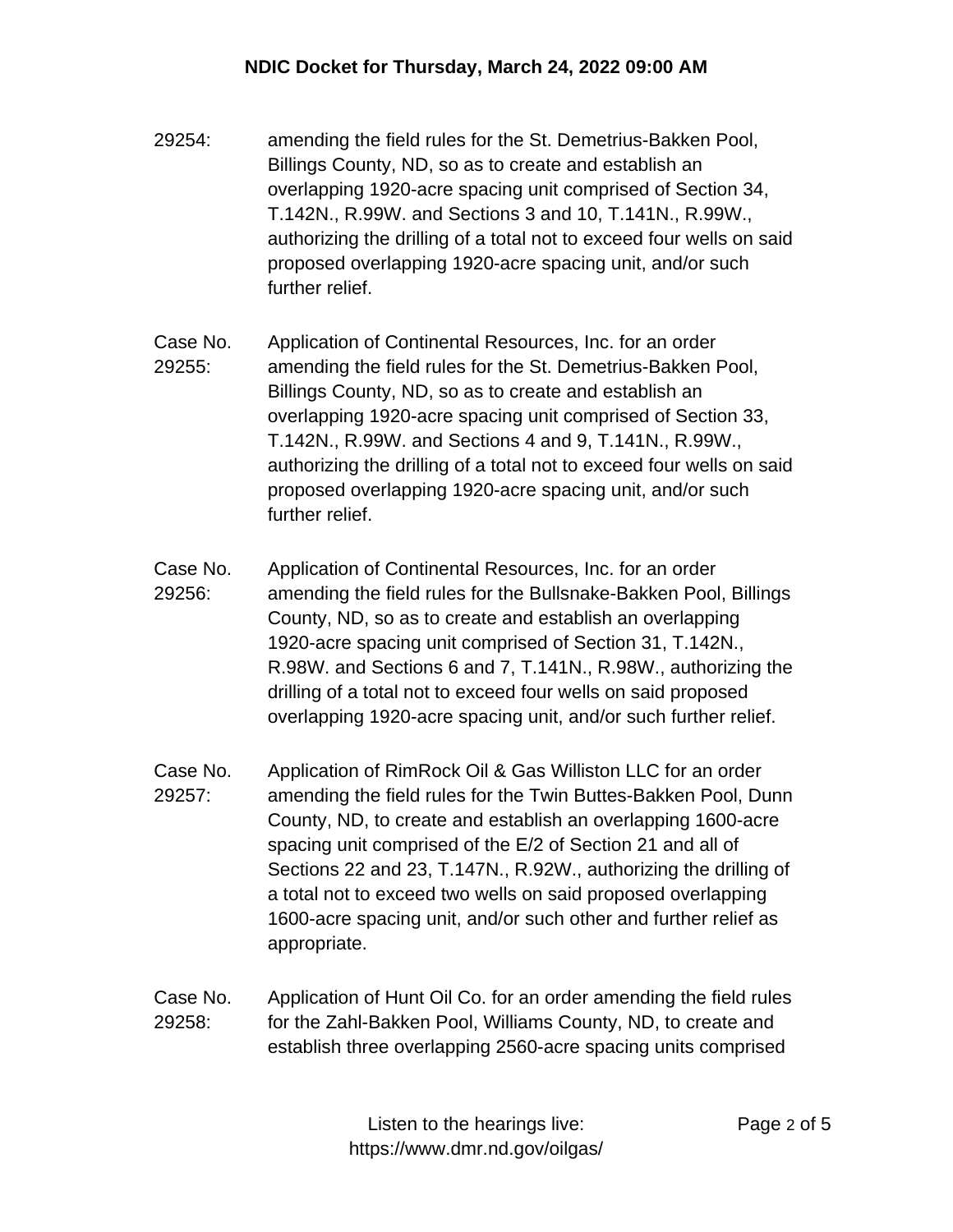of Sections 1, 12, 13 and 24, Sections 2, 11, 14 and 23, and Sections 3, 10, 15 and 22, T.159N., R.101W., authorizing the drilling, completing and producing of a total not to exceed ten wells on each proposed overlapping 2560-acre spacing unit and such other relief as appropriate.

- Case No. 29259: Application of White Rock Oil & Gas, LLC for an order pursuant to ND Admin. Code § 43-02-03-42 allowing production from the Grassy Butte-Tyler Pool and the Grassy Butte-Madison Pool to be commingled in the wellbore of the Grassy Butte 21X-21F well (File No. 11841), located in the NENW of Section 21, Township 146 North, Range 99 West, Grassy Butte Field, McKenzie County, ND, such request to be considered by the Commission in accordance with N.D. Admin. Code § 43-02-03-88.1 and such other relief as may be appropriate.
- Case No. 29260: Application of Continental Resources, Inc. for an order pursuant to NDAC § 43-02-03-88.1 pooling all interests for wells drilled on the overlapping spacing unit described as Section 36, T.142N., R.99W. and Sections 1 and 12, T.141N., R.99W., St. Demetrius-Bakken Pool, Billings County, ND, as provided by NDCC § 38-08-08 but not reallocating production for wells producing on other spacing units and such other relief as is appropriate.
- Case No. 29261: Application of Continental Resources, Inc. for an order pursuant to NDAC § 43-02-03-88.1 pooling all interests for wells drilled on the overlapping spacing unit described as Section 35, T.142N., R.99W. and Sections 2 and 11, T.141N., R.99W., St. Demetrius-Bakken Pool, Billings County, ND, as provided by NDCC § 38-08-08 but not reallocating production for wells producing on other spacing units and such other relief as is appropriate.
- Case No. 29262: Application of Continental Resources, Inc. for an order pursuant to NDAC § 43-02-03-88.1 pooling all interests for wells drilled on the overlapping spacing unit described as Section 34,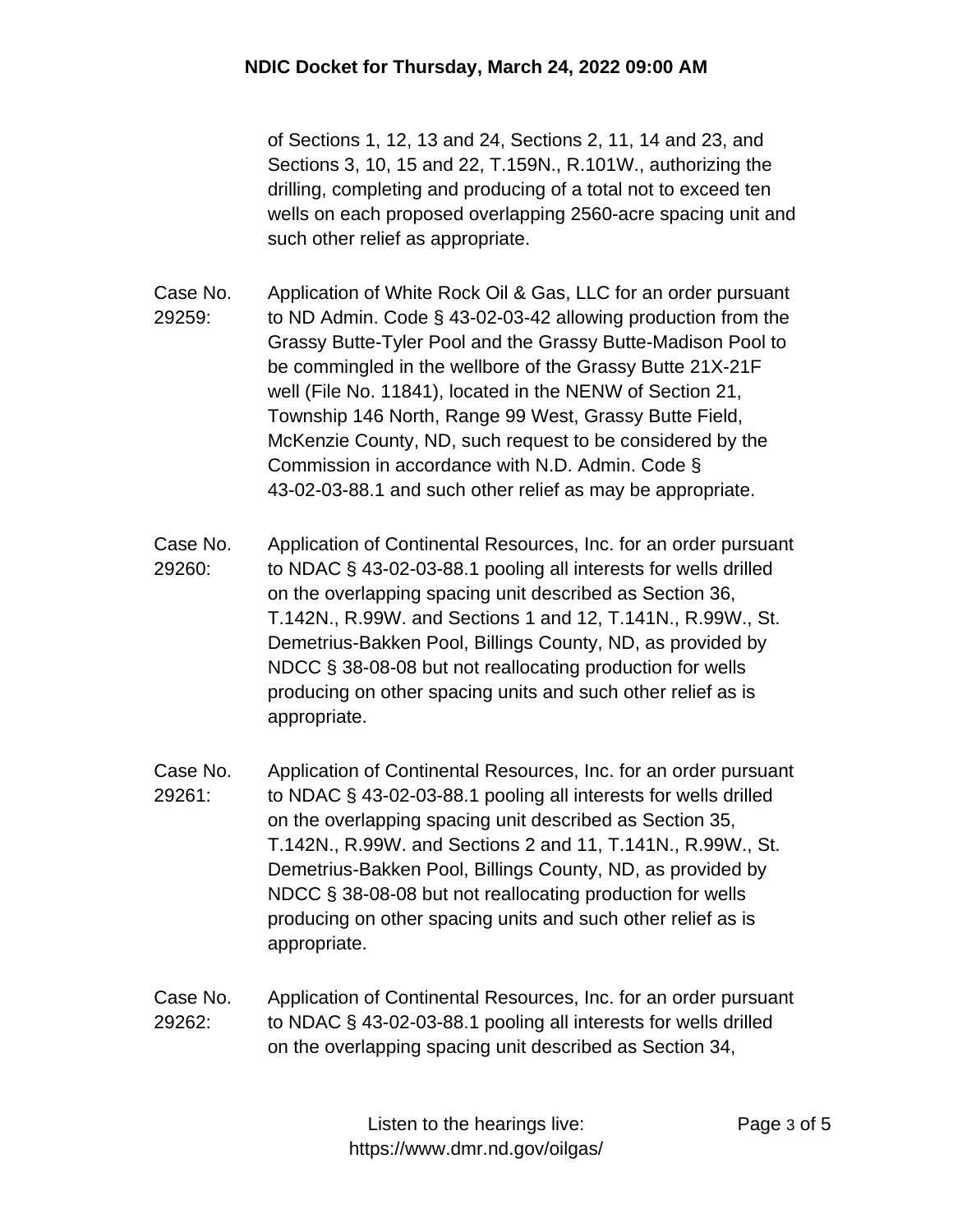T.142N., R.99W. and Sections 3 and 10, T.141N., R.99W., St. Demetrius-Bakken Pool, Billings County, ND, as provided by NDCC § 38-08-08 but not reallocating production for wells producing on other spacing units and such other relief as is appropriate.

Case No. 29263: Application of Continental Resources, Inc. for an order amending the field rules for the St. Demetrius-Bakken Pool, Billings County, ND, so as to create and establish an overlapping 1920-acre spacing unit comprised of Section 33, T.142N., R.99W. and Sections 4 and 9, T.141N., R.99W., authorizing the drilling of a total not to exceed four wells on said proposed overlapping 1920-acre spacing unit, and/or such further relief. Notice to **DISMISS** See Case No. 29255

- Case No. 29264: Application of Continental Resources, Inc. for an order pursuant to NDAC § 43-02-03-88.1 pooling all interests for wells drilled on the overlapping spacing unit described as Section 31, T.142N., R.98W. and Sections 6 and 7, T.141N., R.98W., Bullsnake-Bakken Pool, Billings County, ND, as provided by NDCC § 38-08-08 but not reallocating production for wells producing on other spacing units and such other relief as is appropriate.
- Case No. 29265: Application of KODA Resources Operating, LLC pursuant to § 43-02-03-88.1 of NDAC for an order of the Commission authorizing the drilling of the Stout 35-1 SWD salt water disposal well to be located in the SESE of Section 35, T.160N., R.102W., Fertile Valley Field, Divide County, ND, in the Dakota group pursuant to NDAC Chapter 43-02-05, and providing such other and further relief.
- Case No. 29266: Application of Ovintiv Production Inc. as provided for in ND Admin. Code § 43-02-03-88.1 for an order allowing tank vapors from the following described wells: Clear Creek Federal 152-97-36-25-20H well (File No. 38761); Clear Creek Federal 152-97-36-25-11H well (File No. 38760); Clear Creek Federal